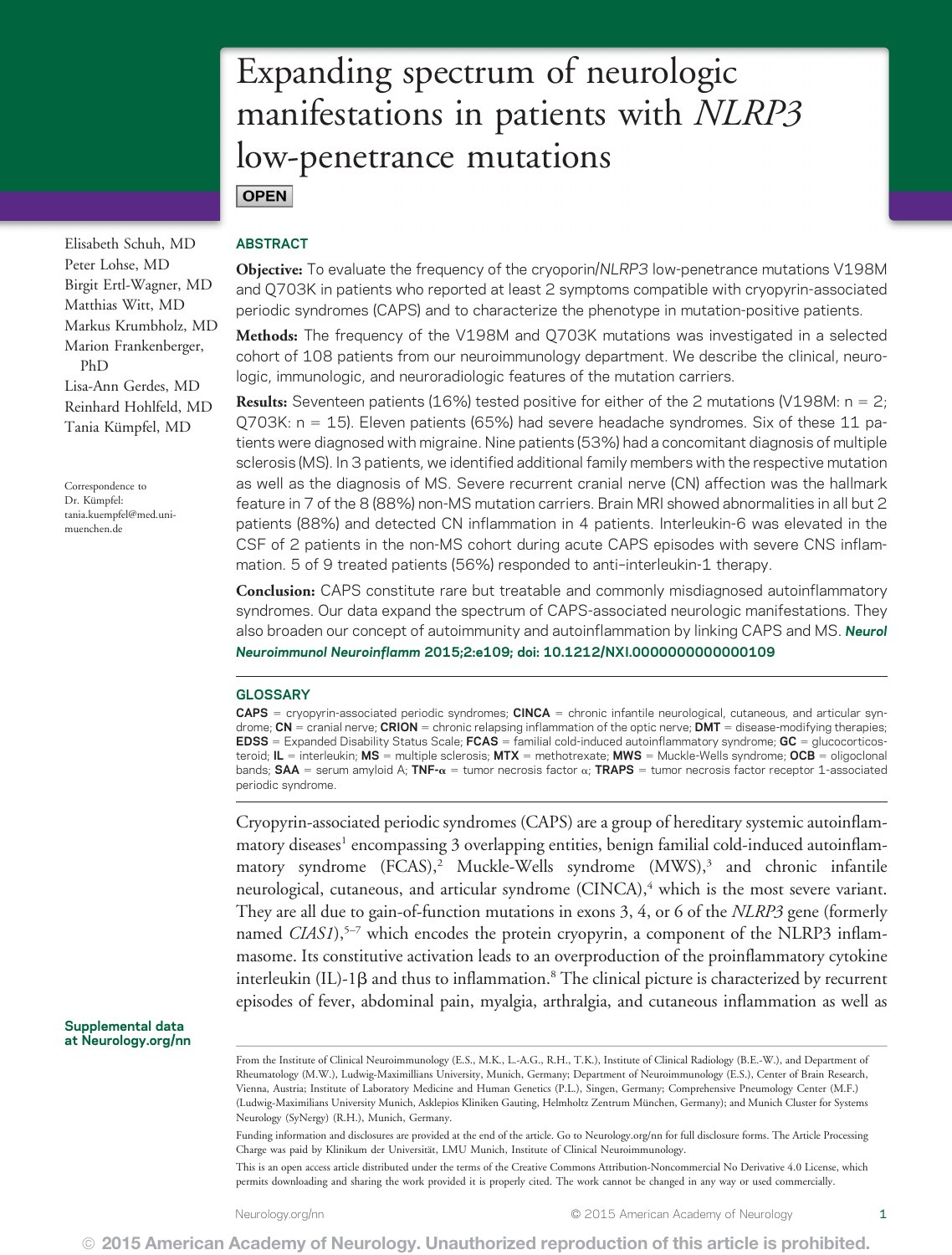ocular and CNS involvement usually beginning in early childhood.9 CNS manifestations are one of the prominent clinical features in children with CINCA, but they have been described only rarely in patients with FCAS and MWS. Recurrent chronic aseptic meningitis, increased intracranial pressure, headache, papilledema, and seizures as well as vision and hearing loss have been reported.<sup>10</sup>

The clinical significance of the V198M and Q703K variants is still under debate. In one study, human monocytic cells transduced with the Q703K variant expressed increased IL-1 $\beta$ and IL-18 levels compared with wild-type cells, demonstrating an overactive inflammasome.<sup>11</sup> V198M and Q703K mutation carriers usually have a milder phenotype with heterogeneous symptoms such as fatigue and malaise, late disease onset, and lack of CNS manifestations.<sup>12,13</sup>

Prompted by the severe neurologic manifestations in 1 patient (patient 1, index case) carrying the cryopyrin/NLRP3  $Q703K (+/-)$ variant, we aimed to investigate the frequency of the V198M and Q703K mutations encoded by exon 3 of the NLRP3 gene in a larger cohort and to characterize the clinical phenotype in mutation-positive patients.

METHODS Index patient. In 2011, a 26-year-old Caucasian man was referred to our neuroimmunologic outpatient clinic for evaluation of presumed neurosarcoidosis (patient 1 in table 1). Symptoms started in 1999 at the age of 13 with aseptic meningitis and cerebellitis. Cerebral MRI showed signs of cerebellar and tentorial inflammation with granulomatosis-like enhancement of the meninges and intracerebral edema (figure 1A). His condition improved after polypragmatic therapy with antibiotics, antiviral drugs, and glucocorticosteroids (GCs). In 2000, he experienced sensorineural hearing loss and tinnitus with dizziness followed by short recurrent episodes of cranial nerve (CN) affection (V, VI, and XII) and accompanied by neck stiffness and myalgias. In 2005, he developed papilledema and vision loss with increased intracranial pressure up to 29 mm Hg. A diagnosis of idiopathic





Brain MRI scans of the index patient are shown in A–E. MRI scans during adolescence, in 1999, demonstrated signs of pronounced cerebellar as well as tentorial inflammation with granulomatosis-like enhancement and intracerebral swelling; an axial T2-weighted image in 1999 demonstrates pronounced edema with signal hyperintensities in the right cerebellar hemisphere, vermis, and, to a lesser extent, the left cerebellar hemisphere (A). In April 2011, marked tentorial thickening with pronounced enhancement is shown in an axial T1-weighted, fat-saturated image after the IV administration of a gadolinium-based contrast medium (B); a sagittal T2-weighted image at the same time point demonstrates signs of chronic intracranial hypertension with enlarged nerve sheaths around the optic nerves (not shown) and empty sella (arrow; C); an axial T1-weighted, fat-saturated image after the IV administration of a gadolinium-based contrast medium at this time shows mild cranial nerve inflammation with slightly increased enhancement of the vestibulocochlear nerve (D). In December 2011, a new meningoencephalitic lesion was identified on MRI during therapy with anakinra (axial fluid-attenuated inversion recovery [FLAIR] image; E). The lower panel demonstrates the neuroradiologic spectrum in other patients from our cryopyrin-associated periodic syndromes (CAPS) cohort. (F) Axial FLAIR image (year 2013) in patient 14 with a diagnosis of multiple sclerosis (MS) demonstrating multiple typical hyperintense white matter lesions in the periventricular region and corona radiata. (G) In contrast, axial T2-weighted image (year 2013) in patient 3 with migraine shows unspecific white matter lesions without evidence for dissemination in time and space, thus not fulfilling the diagnostic criteria for MS. (H) Axial FLAIR sequence (year 2014) illustrates a pronounced swelling of the chiasma and pituitary stalk in patient 5. (I) T2-weighted axial sequence (year 2014) shows a hyperintense lesion in the left anterior pontomesencephalic junction. (J) Axial T1-weighted, fat-saturated image (year 2014) after the IV administration of a gadoliniumbased contrast medium demonstrates an enhancing lesion in the left anterior thalamus (same patient as panel I).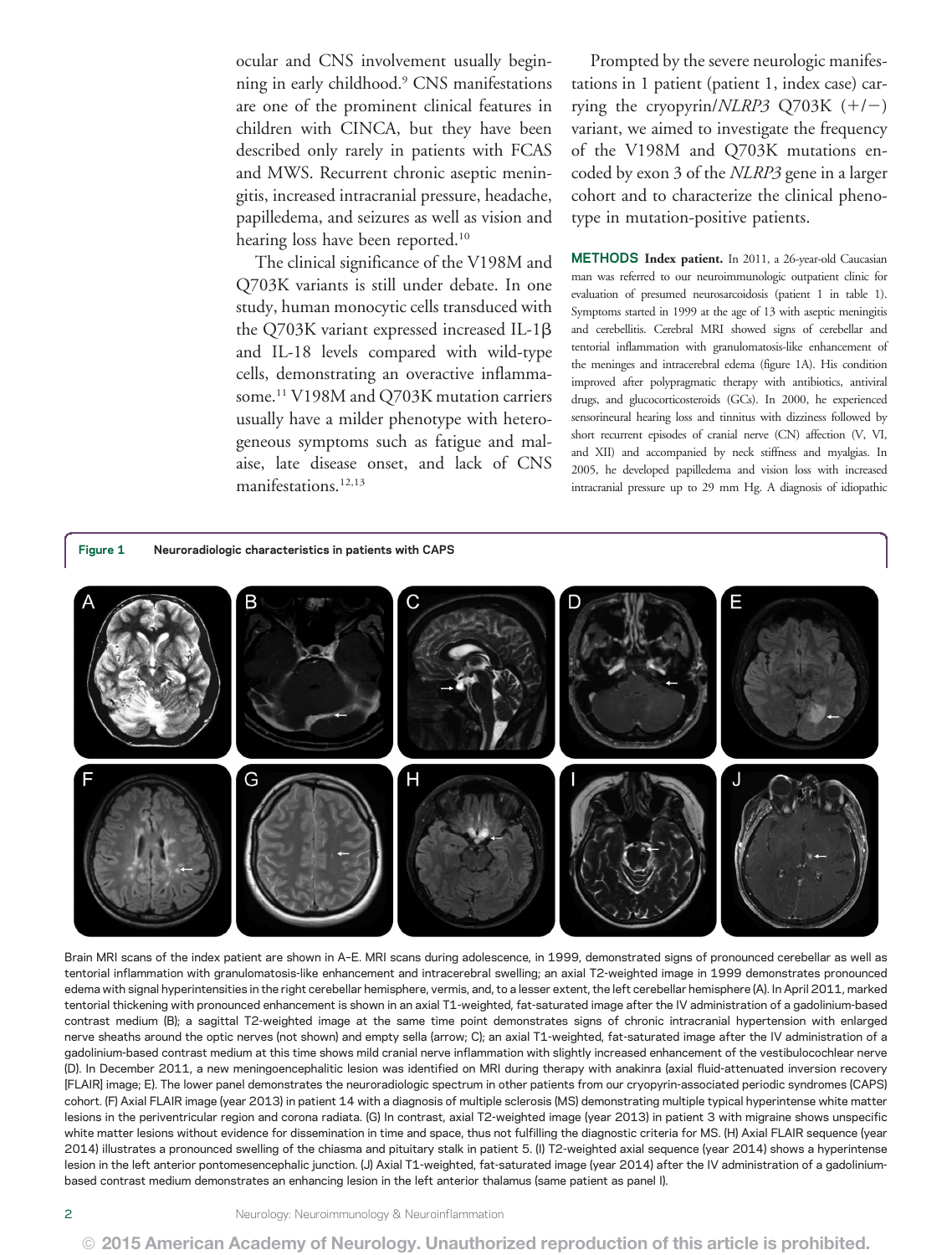| Table 1                                               |           | Clinical characteristics of the 17 NLRP3 mutation-positive patients       |                                                                                                                          |                                                                                                                                                            |           |                                                                                                                                                                                  |                                                |                                                                                            |                                                                                                      |                               |                                                                                |
|-------------------------------------------------------|-----------|---------------------------------------------------------------------------|--------------------------------------------------------------------------------------------------------------------------|------------------------------------------------------------------------------------------------------------------------------------------------------------|-----------|----------------------------------------------------------------------------------------------------------------------------------------------------------------------------------|------------------------------------------------|--------------------------------------------------------------------------------------------|------------------------------------------------------------------------------------------------------|-------------------------------|--------------------------------------------------------------------------------|
| Patient no./ Age at<br>age, y/sex/ onset of<br>origin | CAPS, y   | Prior diagnosis                                                           | <b>Systemic CAPS</b><br>symptoms                                                                                         | Neurologic manifestation<br>of CAPS                                                                                                                        | <b>MS</b> | <b>MRI</b>                                                                                                                                                                       | <b>Elevation of</b><br>inflammatory<br>markers | <b>CSF</b>                                                                                 | <b>Therapy for CAPS</b>                                                                              | <b>Mutation</b>               | <b>Family history</b>                                                          |
| 1/26/M/C                                              | 13        | Neurosarcoidosis,<br>encephalitis of<br>unknown origin                    | Arthralgias/arthritis,<br>myalgias                                                                                       | Recurrent aseptic<br>meningoencephalitis;<br>headache: CN affection: VIII<br>with bilateral SNLH and<br>tinnitus, VI, and V; papillitis<br>and papilledema | No        | Leptomeningeal<br>enhancement, recurrent<br>meningoencephalitic lesions,<br>intermittent CN<br>enhancement, extended<br>nerve sheaths around the<br>optic nerves and empty sella | SAA, IgM                                       | Mild pleocytosis,<br>mild elevation of<br>intracranial<br>pressure, IL-6<br>elevation, OCB | GCs, anakinra,<br>canakinumab                                                                        | $Q703K (+/-)$                 | Mother Q703K<br>$(+/-)$ , no relevant<br>symptoms                              |
| 2/53/F/C                                              | 30        | Fibromyalgia                                                              | Arthralgias, myalgias,                                                                                                   | Migraine; CN affection:<br>fatigue, abdominal pain VIII with unilateral SNLH                                                                               | <b>No</b> | Unspecific WML                                                                                                                                                                   | Normal                                         | Normal                                                                                     | Anakinra<br>discontinued, NSAD                                                                       | $Q703K (+/-)$                 | Unremarkable                                                                   |
| 3/40/F/C                                              | 28        | Fibromyalgia                                                              | Arthralgias, tendinitis, Migraine<br>fatigue, conjunctivitis,<br>urticarial rash                                         |                                                                                                                                                            | No        | Unspecific WML                                                                                                                                                                   | Leukocytosis Normal                            |                                                                                            | Anakinra, NSAD                                                                                       | $Q703K (+/-)$                 | Unremarkable                                                                   |
| 4/52/F/C                                              | 50        | Somatoform disorder,<br>generalized pain<br>syndrome,<br>neurosarcoidosis | Multiple exostosis,<br>recurrent maculopapular<br>rash, severe arthralgias,<br>myalgias, severe chronic<br>pain syndrome | CN affection: VII and<br>VI palsy                                                                                                                          | No        | Cranial and spinal MRI normal SAA                                                                                                                                                |                                                | Mild pleocytosis, Azathioprine,<br>OCB negative                                            | anakinra<br>discontinued, GCs,<br><b>NSAD</b>                                                        | $Q703K (+/-)$                 | Son exostosis<br>$Q703K$ (-/-)                                                 |
| 5/44/F/C                                              | 42        | Neurosarcoidosis,<br><b>CRION</b>                                         | Tendinitis                                                                                                               | Headache; CN affection:<br>severe bilateral optic nerve<br>inflammation with vision loss<br>of one eye; asymptomatic<br>CN III inflammation                | No        | Bilateral optic nerve<br>inflammation with Gd<br>enhancement and optic nerve<br>atrophy, inflammation of<br>pituitary gland and CN III                                           | <b>SAA</b>                                     | OCB, mild<br>pleocytosis,<br>IL-6 elevation                                                | Azathioprine, anakinra, $Q703K (+/+)$<br>and canakinumab<br>discontinued:<br>methotrexate and<br>GCs |                               | Mother with MS<br>$Q703K (+/-)$                                                |
| 6/45/F/C                                              | 41        | Somatoform disorder Arthralgias, myalgias,                                | fever flares, intermittent<br>rash, severe fatique                                                                       | CN affection: VIII with<br>unilateral SNLH and V with<br>hypesthesias and pain                                                                             | <b>No</b> | Cranial and spinal MRI<br>normal                                                                                                                                                 | <b>SAA</b>                                     | Normal                                                                                     | Anakinra<br>discontinued,<br>canakinumab, NSAD                                                       | $0703K (+/-)$<br>$R92Q (+/-)$ | Mother with<br>arthralgias<br>$Q703K(-/-)$                                     |
| 7/49/F/C                                              | 23        | <b>CRION</b>                                                              | None                                                                                                                     | CN affection: severe<br>bilateral optic nerve<br>inflammation with vision<br>impairment; episode with<br>aseptic meningitis                                | No        | Bilateral atrophy of optic<br>nerves                                                                                                                                             | Normal                                         | Normal                                                                                     | None                                                                                                 | $Q703K (+/-)$                 | Unremarkable                                                                   |
| 8/63/F/C                                              | <b>NK</b> | Cerebral vasculitis<br>with recurrent<br>strokes                          | Arthalgias, myalgias,<br>urticarial rash                                                                                 | CN affection: IV palsy and No<br>VIII with unilateral SNLH;<br>cerebral vasculitis with<br>strokelike episodes; myelitis                                   |           | Right pontine and thalamic<br>vasculitic infarction, optic<br>nerve inflammation with Gd<br>enhancement, myelitis and<br>spinal leptomeningeal<br>enhancement                    | SAA, CRP                                       | OCB, mild<br>pleocytosis                                                                   | GCs, anakinra                                                                                        | $Q703K (+/-)$                 | Unremarkable                                                                   |
| 9/62/F/C                                              | 29        | Fibromyalgia                                                              | Arthralgias, myalgias,<br>uveitis, abdominal pain,<br>aphthous ulcera                                                    | Migraine                                                                                                                                                   | Yes       | MS pathology, subcortical<br>atrophy                                                                                                                                             | SAA, IgM                                       | OCB, mild<br>pleocytosis                                                                   | Anakinra, GCs,<br><b>NSAD</b>                                                                        | $V198M (+/-)$                 | Unremarkable                                                                   |
| 10/42/M/C 39                                          |           | <b>NA</b>                                                                 | Recurrent urticarial<br>rash, bursitis, tendinitis                                                                       | None                                                                                                                                                       | Yes       | MS pathology                                                                                                                                                                     | SAA, CRP                                       | OCB, mild<br>pleocytosis                                                                   | None                                                                                                 | $V198M (+/-)$                 | Daughter with<br>recurrent<br>urticarial rash                                  |
| 11/49/F/C 36                                          |           | Fibromyalgia                                                              | Recurrent urticarial<br>rash, arthralgias,<br>myalgias, conjunctivitis                                                   | None                                                                                                                                                       | Yes       | MS pathology                                                                                                                                                                     | None                                           | OCB, mild<br>pleocytosis                                                                   | Intermittent low-<br>dose GCs and NSAD                                                               | $Q703K (+/-)$                 | Unremarkable                                                                   |
| 12/35/F/C 33                                          |           | <b>NA</b>                                                                 | Arthralgias, uveitis                                                                                                     | CN affection: VIII with<br>tinnitus and hypacusis                                                                                                          | Yes       | MS pathology                                                                                                                                                                     | <b>SAA</b>                                     | OCB, normal cell NSAD<br>count                                                             |                                                                                                      | $Q703K (+/-)$                 | Aunt, grandmother<br>with arthralgias;<br>mother with MS; all<br>$0703K (+/-)$ |

Neurology: Neuroimmunology & Neuroinflammation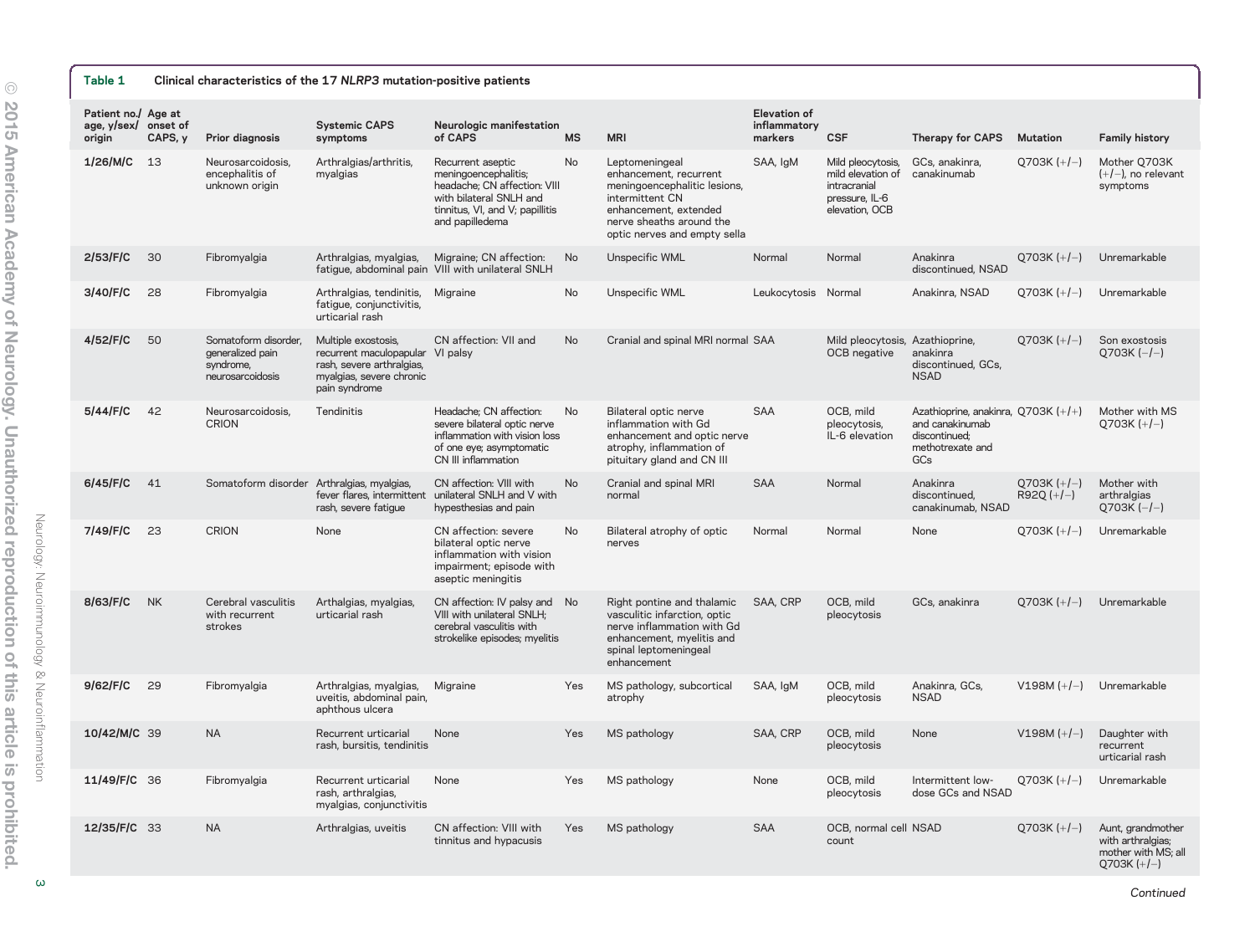| Table 1                                               | Continued |                        |                                                                                                                                                                    |                                                                   |           |              |                                         |                                                                                           |                  |                 |                                                                      |
|-------------------------------------------------------|-----------|------------------------|--------------------------------------------------------------------------------------------------------------------------------------------------------------------|-------------------------------------------------------------------|-----------|--------------|-----------------------------------------|-------------------------------------------------------------------------------------------|------------------|-----------------|----------------------------------------------------------------------|
| Patient no./ Age at<br>age, y/sex/ onset of<br>origin | CAPS, y   | Prior diagnosis        | <b>Systemic CAPS</b><br>symptoms                                                                                                                                   | Neurologic manifestation<br>of CAPS                               | <b>MS</b> | <b>MRI</b>   | Elevation of<br>inflammatory<br>markers | <b>CSF</b>                                                                                | Therapy for CAPS | <b>Mutation</b> | <b>Family history</b>                                                |
| 13/34/M/C 16                                          |           | <b>NA</b>              | Fever, arthralgias,<br>myalgias                                                                                                                                    | Migraine with aura                                                | Yes       | MS pathology | None                                    | OCB, mild<br>pleocytosis                                                                  | None             | $Q703K (+/-)$   | Mother with MS<br>$Q703K (+/-)$                                      |
| 14/21/M/C 13                                          |           | <b>NA</b>              | Adolescent arthritis.<br>uveitis                                                                                                                                   | Tension-type headache,<br>tinnitus left ear                       | Yes       | MS pathology | None                                    | OCB, mild<br>pleocytosis                                                                  | NSAD, GCs        | $Q703K (+/-)$   | Mother: arthralgias,<br>fever; brother:<br>deafness Q703K<br>$(-/-)$ |
| 15/50/F/C 43                                          |           | Somatoform<br>disorder | Recurrent maculopapular CN affection: V with<br>rash, arthralgias,<br>recurrent lymphadenitis,<br>abdominal pain and<br>diarrhea, fever flares,<br>aphthous ulcera | neuralgia, VIII with unilateral<br>SNLH; tension-type<br>headache | Yes       | <b>WML</b>   | Leukocytosis                            | Intrathecal<br>antibodies against<br>measles, rubella,<br>and zoster; mild<br>pleocytosis | Anakinra, NSAD   | $Q703K (+/-)$   | Son: Crohn<br>disease Q703K<br>$(-/-)$                               |
| 16/48/F/C 29                                          |           | <b>NA</b>              | Arthralgias, uveitis                                                                                                                                               | Migraine with aura                                                | Yes       | MS pathology | SAA, IgM                                | OCB, mild<br>pleocytosis                                                                  | None             | $Q703K (+/-)$   | Daughter with MS                                                     |
| 17/39/F/C NK                                          |           | <b>NA</b>              | Raynaud phenomenon Migraine                                                                                                                                        |                                                                   | Yes       | MS pathology | Leukocytosis                            | OCB, mild<br>pleocytosis                                                                  | None             | $Q703K (+/-)$   | Unremarkable                                                         |

Abbreviations:  $(+/-)$  = heterozygous;  $(+/-)$  = homozygous; C = Caucasian; CAPS = cryopyrin-associated periodic syndromes; CN = cranial nerve; CRION = chronic relapsing inflammation of the optic nerve; CRP = C-reactive protein; IL = interleukin; GC = glucocorticosteroid; Gd = gadolinium; MS = multiple sclerosis; NA = not applicable; NK = not known; NSAD = nonsteroidal antiphlogistic drug; OCB = oligoclonal bands; SAA = serum amyloid A; SNLH = sensorineural hearing loss; WML = white matter lesions.

Neurology: Neuroimmunology & Neuroinflammation

f.

 $\odot$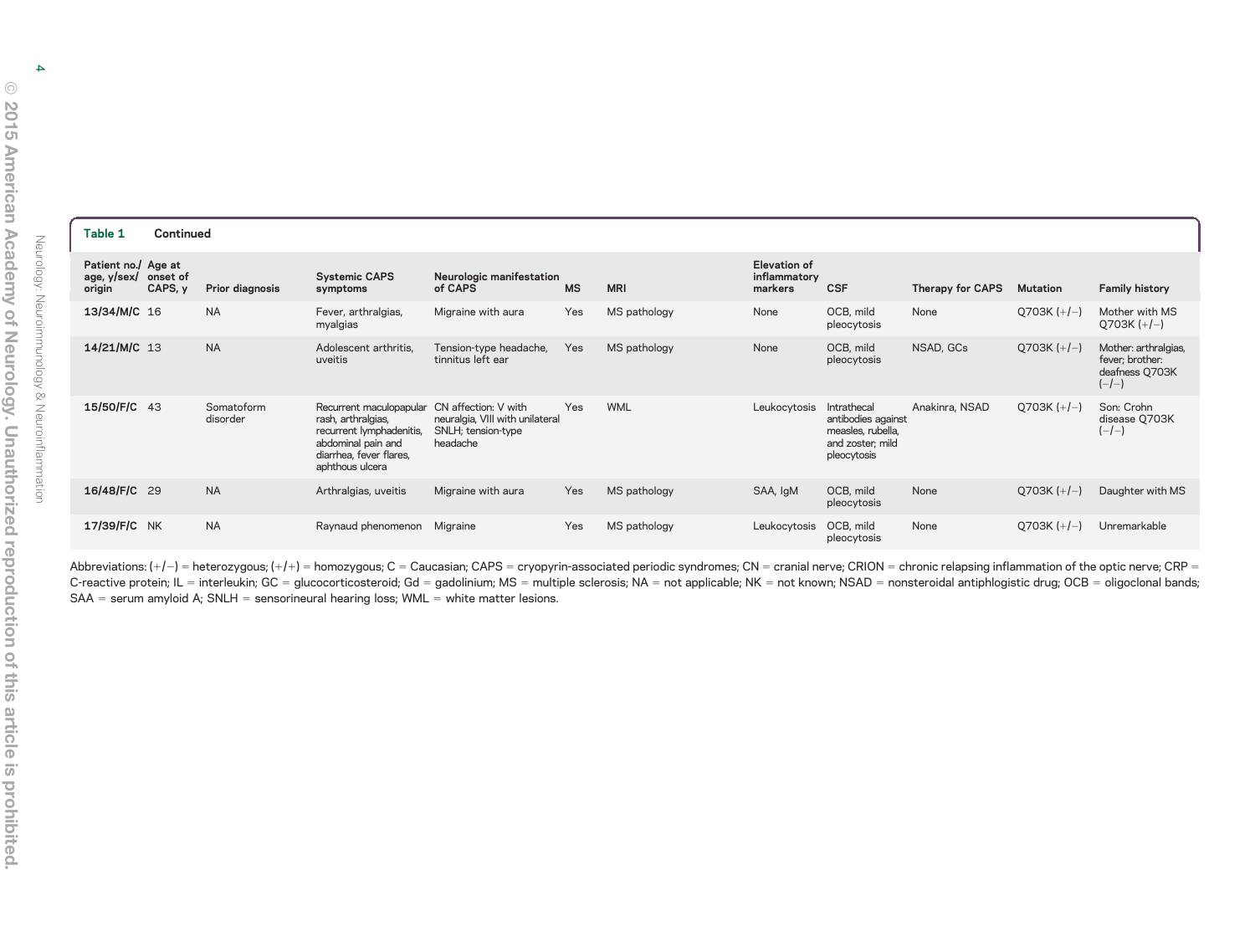intracranial hypertension syndrome was made, and therapy with acetazolamide was initiated. All symptoms and signs responded promptly to repeated short courses of IV or oral GC therapy.

On neurologic examination in March 2011, he had a mild CN XII palsy on the right side. Generalized myoclonic jerks were also noted. Laboratory examinations revealed increased levels of IgM but otherwise no evidence of acute infection, rheumatologic disease, or sarcoidosis. CSF analysis showed a normal cell count (5 cells/ $\mu$ L, 4% neutrophils), mildly elevated protein (58 mg/dL), and 2 CSF-specific oligoclonal bands (OCB), with an increased opening pressure up to 36.7 mm Hg. Audiometry revealed sensorineural hearing loss in the right ear.

The clinical phenotype pointed to an autoinflammatory condition. Genetic testing revealed a heterozygous Q703K substitution encoded by exon 3 of the NLRP3 gene; no other mutation was detected in the NLRP3, TNFRSF1A, and MEFV genes. His mother reported intermittent back pain and also tested positive for the mutation.

Repeat cerebral MRI demonstrated several features of chronic CNS inflammation and increased intracranial pressure (figure 1, A–E). The patient's clinical course correlated with intermittent mild elevations of serum amyloid A (SAA). Stimulation of nonclassical monocytes  $(CD14++CD16++)$  with lipopolysacchar-ides<sup>14</sup> (for methods see appendix e-1 at [Neurology.org/nn](http://nn.neurology.org/lookup/doi/10.1212/NXI.0000000000000109)) showed increased IL-1 $\beta$  secretion, which was abolished after therapy with IL-1 blockers (see figure e-1).

Therapy with the IL-1 receptor antagonist anakinra was started in August 2011. He was subsequently switched to the IL-1 antibody canakinumab after worsening of the CNS inflammation with a new-onset meningoencephalitic lesion in December 2011 (figure 1E), resulting in an improvement of the CAPSassociated symptoms.

Investigated cohort. Patients consecutively seen at our neuroimmunologic outpatient clinic between 2011 and 2013 were screened for the V198M and Q703K mutations (for methods see appendix e-1) if they reported episodes with at least 2 symptoms compatible with CAPS, such as myalgias, arthralgias/arthritis, fever episodes, migraine, rash, ocular inflammation, hearing loss, papilledema, or aseptic meningitis. A detailed medical history and clinical data, including cerebral MRI, audiogram, and blood and CSF samples, were collected from all mutation-positive patients. Classic rheumatologic diseases were excluded by consultation with the rheumatology unit. In patients with multiple sclerosis (MS), the

Expanded Disability Status Scale (EDSS) and the MS Severity Scale<sup>15</sup> scores were also determined. Family members were invited for interview and gene analysis. Mutation carriers were screened for additional mutations in exons 4 and 6 of the NLRP3 gene as well as in exons 2, 3, and 10 of the MEFV gene and exons 2, 3, 4, and 6 of the TNFRSF1A gene. In a subset of mutation-positive patients, serum and CSF cytokine concentrations of IL-1 $\beta$ , tumor necrosis factor  $\alpha$  (TNF- $\alpha$ ), IL-17a, and IL-6 were measured (for methods see appendix e-1). All patients were followed for at least 1 year. All mutation-positive individuals were seen on a regular basis every 3–6 months. Therapy and treatment responses were assessed using a standardized questionnaire.

Standard protocol approvals, registrations, and patient consents. All participants gave their written informed consent, and the study was approved by the local ethics committee (project 159-03).

RESULTS Genotypes of the analyzed patients. A total of 108 patients (87 women, 21 men; mean age 41  $\pm$ 12 years; 53 patients with the diagnosis of  $MS<sup>16</sup>$ ) were investigated for mutations in the NLRP3 gene. In 17 patients (16%) (13 women, 4 men; mean age  $44 \pm 11$ years, range 28–64 years; 9 with the diagnosis of MS), an alteration in exon 3 of the NLRP3 gene (V198M:  $n = 2$ ; Q703K:  $n = 15$ ) was identified. One woman (patient 5) was homozygous for the Q703K substitution and another woman (patient 6) was additionally found to carry a R92Q low-penetrance mutation encoded by exon 4 of the TNFRSF1A gene (table 1).

Phenotype of patients with cryopyrin/NLRP3 V198M or Q703K mutations. Systemic CAPS symptoms. The patients' clinical characteristics are summarized in table 1. Median age at onset of CAPS symptoms was 31 years ( $\pm$ 11 years). Five patients (patients 2, 3, 4, 9, and 11; 29%) had a chronic course with daily symptoms, whereas 12 patients (71%) had an episodic course with recurrent attacks. Systemic CAPS symptoms mainly consisted of arthralgias, myalgias, recurrent uveitis/conjunctivitis, urticarial or maculopapular

| Table 2<br>Clinical characteristics of 9 MS patients with a cryopyrin/NLRP3 mutation |                |                                   |                |             |                            |                                              |  |  |
|--------------------------------------------------------------------------------------|----------------|-----------------------------------|----------------|-------------|----------------------------|----------------------------------------------|--|--|
| Patient no./age, y/sex                                                               | Disease course | Age at clinical<br>onset of MS, y | <b>EDSS</b>    | <b>MSSS</b> | <b>Current DMT</b>         | <b>Treatment of CAPS-associated symptoms</b> |  |  |
| 9/62/F                                                                               | SP-MS          | 50                                | 6              | 5.23        | None                       | Anakinra, GCs, NSAD                          |  |  |
| 10/42/M                                                                              | RR-MS          | 40                                | 2.5            | 2.91        | Interferon $\beta$ -1      | None                                         |  |  |
| 11/49/F                                                                              | RR-MS          | 43                                | 4              | 3.37        | Fingolimod                 | Intermittent low-dose GCs and NSAD           |  |  |
| 12/35/M                                                                              | RR-MS          | 34                                | 3              | 1.5         | Azathioprine               | <b>NSAD</b>                                  |  |  |
| 13/34/F                                                                              | RR-MS          | 33                                | 4.0            | 8.14        | Glatiramer acetate         | None                                         |  |  |
| 14/21/M                                                                              | RR-MS          | 18                                | 5.5            | 3.79        | Natalizumab                | NSAD, GCs                                    |  |  |
| 15/50/F                                                                              | SP-MS          | 43                                | 6              | 7.41        | Intermittent high-dose GCs | Anakinra, NSAD                               |  |  |
| 16/48/F                                                                              | RR-MS          | 29                                | $\mathbf{1}$   | 1.0         | None                       | None                                         |  |  |
| 17/39/F                                                                              | RR-MS          | 36                                | $\overline{c}$ | 5.41        | Dimethylfumarate           | None                                         |  |  |

Abbreviations: CAPS = cryopyrin-associated periodic syndromes; DMT = disease-modifying therapies; EDSS = Expanded Disability Status Scale; GCs = glucocorticosteroid; MS = multiple sclerosis; MSSS = MS Severity Scale; NSAD = nonsteroidal antiphlogistic drugs; RR-MS = relapsing-remitting MS;  $SP-MS =$  secondary progressive MS.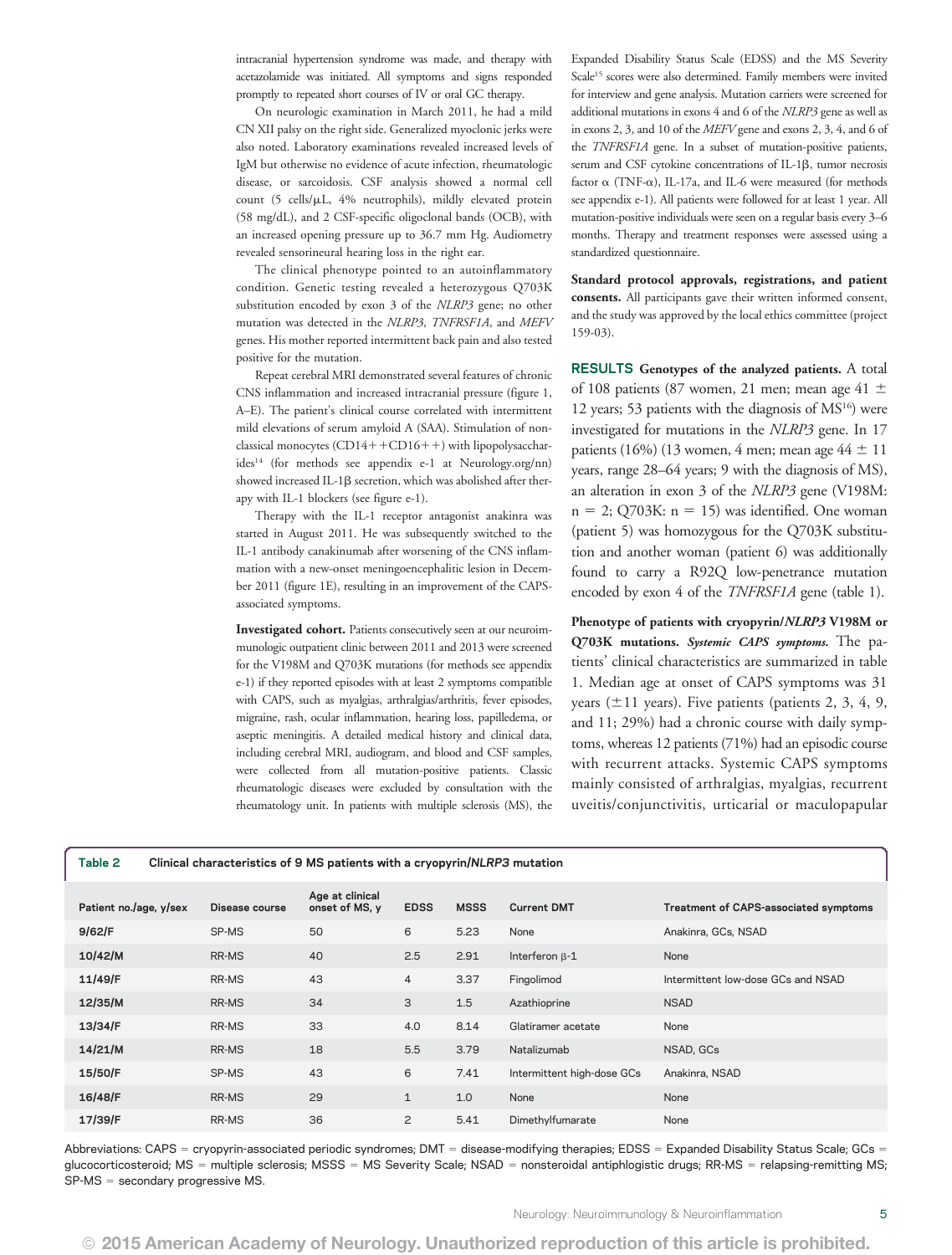Table 3 Clinical characteristics of mutation-positive patients compared with mutation-negative patients

| Clinical characteristics             | $NLRP3+ (n = 17)$            | $NLRP3 - (n = 91)$             | Significance, uncorrected<br>p value | Significance, corrected<br>p value |
|--------------------------------------|------------------------------|--------------------------------|--------------------------------------|------------------------------------|
| CN affection ( $n = 108$ )           | 10/17 (59%);                 | 12/91 (13%);                   | 0.00014                              | 0.00111                            |
|                                      | 7/8 non-MS<br>patients (88%) | 10/47 non-MS<br>patients (21%) | 0.00062                              | 0.00501                            |
| Headache (n = $108$ )                | 11/17 (65%)                  | 29/91 (32%)                    | 0.01400                              | 0.11199                            |
| Uveitis/conjunctivitis ( $n = 108$ ) | 6/17 (35%)                   | 10/91 (11%)                    | 0.01907                              | 0.15255                            |
| Urticarial rash ( $n = 108$ )        | 7/17 (41%)                   | 10/91 (11%)                    | 0.00531                              | 0.04248                            |
| Arthralgias ( $n = 108$ )            | 13/17 (76%)                  | 18/91 (20%)                    | 0.00001                              | 0.00009                            |
| Myalgias ( $n = 108$ )               | 8/17 (47%)                   | 3/91(3%)                       | 0.00001                              | 0.00007                            |
| $MS (n = 108)$                       | 9/17(53%)                    | 44/91 (48%)                    | 0.79541                              | 6.36327                            |
|                                      |                              |                                |                                      |                                    |

Abbreviations:  $CN =$  cranial nerve;  $MS =$  multiple sclerosis.

p Value (uncorrected and corrected with Bonferroni) by Fisher exact test; NLRP+ (mutation-positive patients) vs NLRP- (mutation-negative patients). Logistic regression analysis with stepwise optimization of factors revealed myalgia ( $\beta_1 = 2.57$ ), arthralgia ( $\beta_2 = 2.22$ ), and CN affection ( $\beta_3 = 2.50$ ) as predictive parameters for an NLRP3 mutation that correctly classified 93% of patients in this training dataset ( $\beta_0 = -3.97$ , p < 0.01 for all coefficients):  $P = \mathbf{1}_{\!/\mathbf{1}+\mathbf{e}^{-(\beta_0+\beta_1 \text{ myalgia}+\beta_2 \text{ arthralgia}+\beta_3 \text{ CN affection})}}$ 

> rash, aphthous ulcera, and gastrointestinal symptoms as well as constitutional symptoms such as severe fatigue and malaise. Mild fever episodes up to 38°C were observed in only 3 patients (patients 6, 13, and 15). Thirteen patients (76%) showed a recurrent elevation of inflammatory markers, including SAA in 9 patients (53%) and C-reactive protein in 4 patients (24%). SAA correlated with clinical disease activity in 5 patients (patients 1, 5, 6, 8, and 12).



In 2 mutation carriers (patient 1 in dark blue triangle and patient 5 in light blue triangle carrying the Q703K variant in heterozygous  $[+/-]$  and homozygous  $[+/+]$  form), interleukin (IL)-6 levels in the CSF were elevated during an acute exacerbation of cryopyrin-associated periodic syndromes (CAPS)-related CNS symptoms, whereas other mutation carriers (represented by black triangles) lacked increased IL-6 levels in CSF during acute CAPS exacerbation compared to controls without mutations in the NLRP3 gene (black squares;  $n = 3$ ). p Value did not differ significantly (ns = not significant) as assessed by Mann-Whitney  $U$  test.

Neurologic symptoms. Nine of the 17 mutationpositive patients (53%) fulfilled the revised diagnostic criteria for MS.16 The mean EDSS, disease duration, and age at onset of MS did not differ between MS patients with mutation and MS patients without mutation. Clinical characteristics of patients with MS are summarized in table 2. Onset of CAPSassociated symptoms occurred 3.2 years (mean  $\pm$ 3.4) prior to the diagnosis of MS.

Eleven patients (65%) had severe headache syndromes. Six of them were diagnosed with migraine. Seven of 8 mutation carriers without a diagnosis of MS (88%) had severe recurrent episodes of CN involvement of the identical CN(s), including, II, III, IV, V, VI, VII, and VIII. Two of them (patients 5 and 7) showed recurrent severe inflammation of the optic nerve with consecutive optic nerve atrophy and had the prior diagnosis of chronic relapsing inflammation of the optic nerve (CRION).

Two patients had a history of aseptic meningitis (patients 1 and 7). Recurrent stroke due to small vessel vasculitis was observed in patient 8. Five patients showed sensorineural hearing loss on audiometry, and 2 patients reported tinnitus.

Clinical features such as arthralgias, myalgias, headache syndromes, urticarial rash, uveitis/conjunctivitis, and CN affection as well as the frequency of MS were compared between mutation carriers and nonmutation carriers and are shown in table 3. A logistic regression model<sup>17</sup> identified myalgia, arthralgia, and CN affection as relevant predictors in this dataset (for methods see appendix e-1).

Neuroimaging. Cerebral MRI before and after IV administration of gadolinium-based contrast agents was available for analysis in all mutation-positive patients. All but 2 patients (patients 4 and 6) showed abnormalities on cerebral MRI (figure 1, A–J).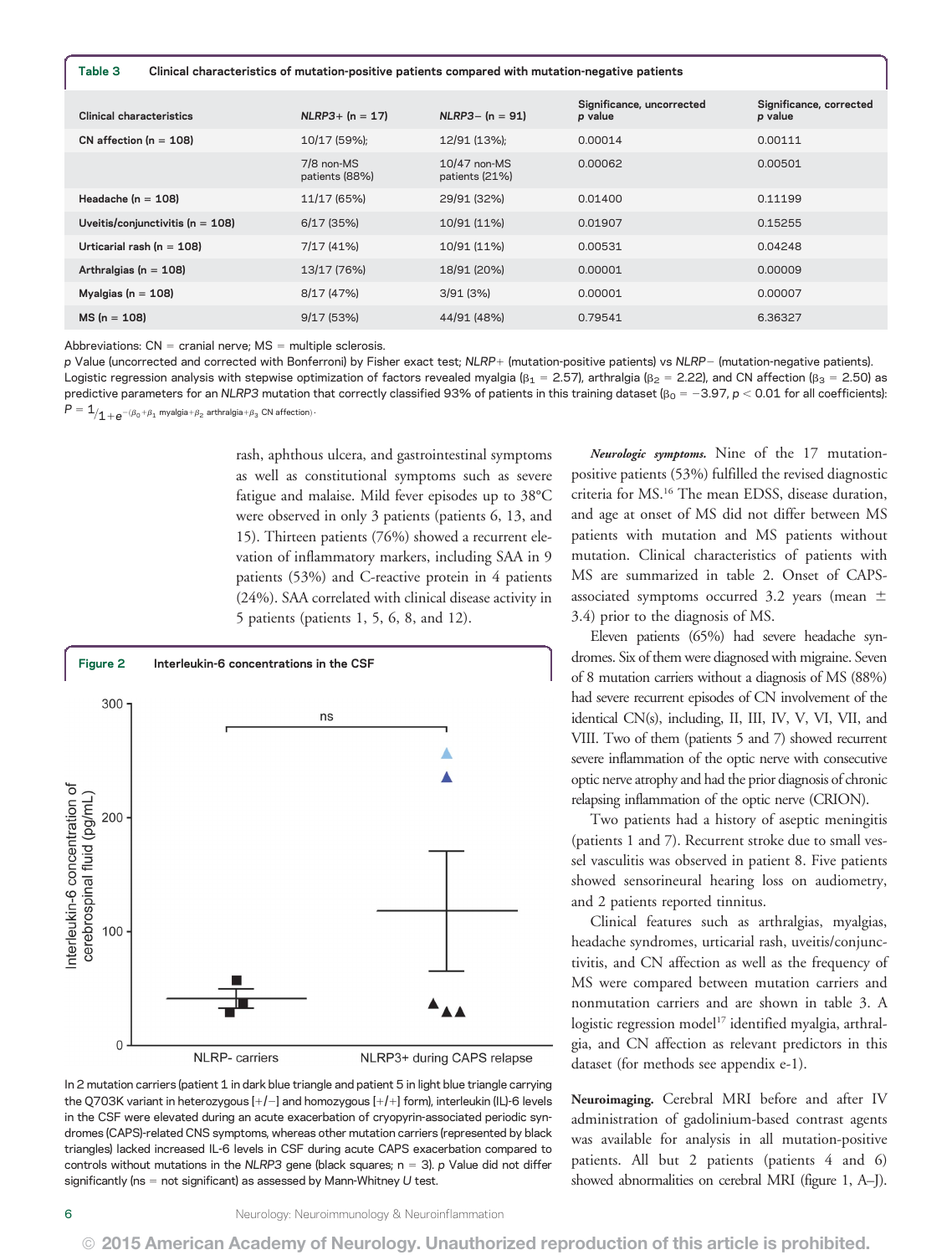

The patient numbers refer to the patients listed in table 1. The respective cryopyrin/NLRP3 mutations are indicated. Patients with clinically proven cryopyrin-associated periodic syndromes (CAPS) and multiple sclerosis (MS) are represented by filled black symbols; patients with only CAPS are shown by dark blue symbols; patients with MS without CAPS symptoms are represented by light blue symbols.  $* =$  positive history for symptoms compatible with CAPS;  $+/-$  = homozygous,  $+/-$  = heterozygous.

MRI characteristics of the index patient are given in the case description and are shown in figure 1, A–E. Patients with the diagnosis of MS demonstrated typical multiple white matter lesions on cerebral MRI. Eight of them fulfilled the MRI criteria according to Barkhof et al.<sup>18</sup> (figure 1F, patient 14). In 4 patients, CN inflammation could be demonstrated on MRI. Detailed neuroradiologic analyses are presented in figure 1.

CSF findings and immunologic parameters. OCB were present in 11 patients. Eight of them were diagnosed with MS. In 5 non-MS patients (patients 1, 4, 5, 6, and 8), the CSF was investigated during acute CAPS episodes. Four of them (patients 1, 4, 5, and 8) had a mild pleocytosis as well as an elevated protein concentration up to 104 mg/dL. In 4 patients, intracranial pressure was measured during lumbar puncture; it was elevated in only the index patient. IL-6 was elevated in the CSF in patients 1 and 5 during acute severe attacks of CAPS-related CNS inflammation, but all other tested cytokine concentrations (including IL-1 $\beta$ , TNF- $\alpha$ , and IL-17a) were unremarkable in serum and CSF (figure 2).

Treatment. Patients with MS. Most patients with MS were treated with disease-modifying therapies (DMT) and therefore did not receive additional anti–IL-1 therapy for CAPS-related symptoms. Two patients with MS (patients 9 and 15) without DMT were treated with the IL-1 receptor antagonist anakinra and showed improvement in systemic CAPS symptoms and headache. So far, their MS has remained stable (clinically and radiologically) during anti-IL-1 therapy for  $\geq$ 1 year. Five of 9 patients with MS occasionally received oral GC therapy and/or nonsteroidal antiphlogistic drugs for CAPSassociated symptoms and responded partially.

Non-MS patients. CAPS-associated neurologic manifestations during acute attacks (e.g., cranial nerve palsy, aseptic meningitis, optic nerve inflammation, cerebral vasculitis) showed a favorable response to GC therapy. In 7 of 8 non-MS patients with CAPS, treatment with anakinra was started because of recurrent severe CNS inflammation and/or systemic CAPS symptoms. Five patients showed a response, but 3 of them (patients 1, 5, and 6) were switched to canakinumab because they had only a partial response. MRI changes improved during canakinumab therapy in the index patient; the treatment is currently suspended after stabilization of his disease activity. In patient 6, who carried the combined tumor necrosis factor receptor 1-associated periodic syndrome (TRAPS) and CAPS mutations, canakinumab therapy led to an improvement of systemic as well as neurologic CAPS symptoms. Patient 5 with severe bilateral optic nerve inflammation did not have a response to anakinra or canakinumab and finally stabilized with a combination of low-dose GC and methotrexate (MTX). Patients 2 and 4 discontinued anakinra therapy after several weeks due to lack of efficacy.

Family history. We were able to test additional family members of 4 patients for the respective mutations and identified 6 mutation-positive individuals. Four of them also reported symptoms compatible with CAPS. In 3 family members, the mutation cosegregated with MS (figure 3).

DISCUSSION Previously, we reported that the autoinflammatory syndromes TRAPS and familial Mediterranean fever may be associated with MS.19,20 The TNFRSF1A R92Q mutation, which is frequently observed in patients with MS, was identified as an independent MS risk factor.<sup>21</sup> In contrast, a clinical association between CAPS and MS has not been reported so far. Nine of our 17 mutation-positive patients had a diagnosis of MS. Possibly coincident MS and CAPS has only been described in very few cases and it has been questioned whether MS-like lesions on brain MRI represent CAPS-related CNS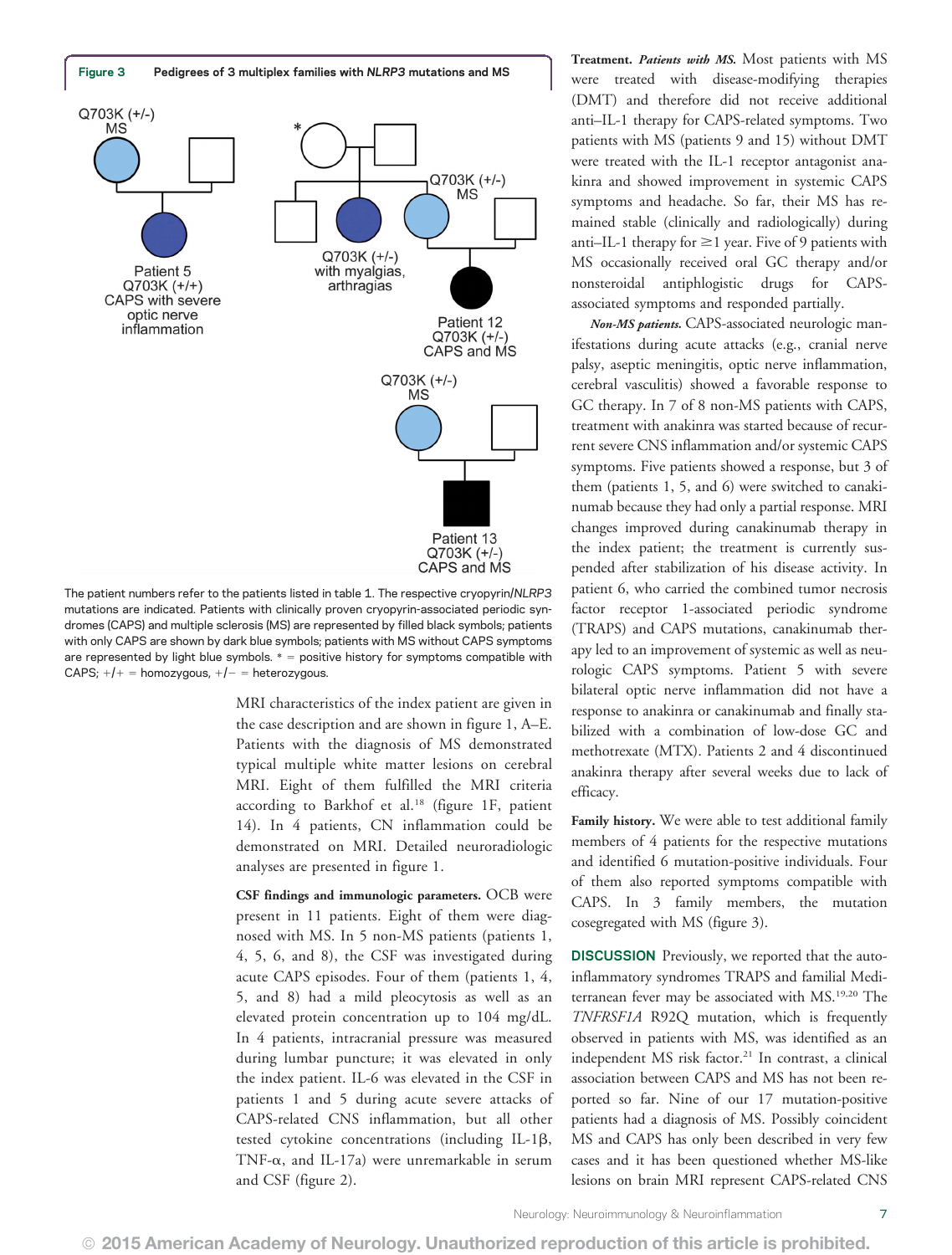manifestations or subclinical MS in CAPS.22,23 Our patients clearly fulfilled the diagnostic criteria for MS and additionally had systemic CAPS-associated symptoms, strongly suggesting concomitant MS and CAPS. However, it can be difficult to distinguish MS and coexisting CAPS from CAPS with CNS manifestations, as both conditions show episodic exacerbations and promptly respond to GC therapy, particularly in patients with optic nerve involvement or cerebral vasculitis, as shown in 4 of our patients. CAPS in patients with MS should be considered in individuals with additional unexplained recurrent symptoms such as myalgia/arthralgias, urticarial rash, uveitis/conjunctivitis, and severe headache syndromes. Careful evaluation of the medical history and family history is also essential in order to identify such patients.

In 3 patients with mutation-proven CAPS (2 with MS), additional family members carrying the same mutation were diagnosed with MS, pointing to a possible cosegregation of CAPS with MS. So far, single nucleotide polymorphisms in genes of the NLRP3 inflammasome have been associated with other autoimmune disorders, such as inflammatory bowel diseases, but not with MS.<sup>24,25</sup> Nevertheless, increased levels of caspase-1 and IL-1 $\beta$  have been reported in the CSF and in cerebral lesions of patients with MS.<sup>26,27</sup> Furthermore, a role of the NLRP3 inflammasome complex in the development of experimental autoimmune encephalomyelitis, an animal model of MS, has been demonstrated.<sup>28,29</sup>

Consistent with a previous report,<sup>10</sup> headache syndromes were present in more than half of our mutation-positive patients. Particularly, in 2 of them, unspecific white matter lesions were observed, suggesting CNS inflammation. In our non-MS cohort, CN affection was a distinct feature. It was the hallmark of CAPS-associated neurologic manifestations, with a frequency of more than 80%. Optic nerve involvement was a prominent feature in 3 patients and had led to a prior diagnosis of CRION in 2 of them. Optic nerve inflammation and atrophy have been described in patients with mutations in the NLRP3 gene but so far not with distinct MRI characteristics, as observed in our cohort.<sup>10,30</sup> Whether NLRP3 mutations are more frequent in CRION in general is unknown and needs to be determined in larger cohorts. So far neurologic involvement in patients with low-penetrance mutations has rarely been reported and was not described in a recent study by the Eurofever registry.<sup>13,22,23</sup> Usually, adult patients with autoinflammatory syndromes are seen by rheumatologists. Neurologic symptoms might have been overlooked, as neurologic examinations as well as MRI and CSF analysis are not routinely performed in such settings. Conversely, neurologists are usually

not familiar with CAPS, so molecular testing for NLRP3 mutations is not performed.

Systemic CAPS symptoms were mild to moderate in our cohort, in agreement with recent observations.12,13 However, uveitis was not observed in patients with low-penetrance mutations in the recent series of patients from the Eurofever registry.<sup>13</sup>

Overall, the frequency of the V198M and Q703K mutations (16%) in our selected group of patients was higher than previously reported, reflecting the estimated number of unreported cases among Europeans.12,31 In the Caucasian population, the V198M mutation is observed with a frequency of 1% and classified as a low-penetrance mutation, whereas the Q703K variant with an allele frequency of up to 5% is usually regarded as a variant of unknown significance.<sup>31,32</sup> The high allele frequency together with the heterogeneous phenotype and variable penetrance suggests that these mutations may exert proinflammatory effects, leading to inflammation potentially in combination with other environmental or genetic factors.

Inflammatory markers in serum were associated with the clinical disease course in the majority of patients. In 2 patients, elevations of IL-6 in the CSF correlated with severe CNS inflammation that has not been described in patients with the Q703K mutation. The proinflammatory cytokine IL-6 is classically considered to act downstream of IL-1 $\beta$ .<sup>33</sup> Therefore, the use of IL-6 blockers could theoretically be of benefit for patients with CAPS. Despite simultaneously increased acute-phase reactants, corresponding IL-6 levels in serum remained normal, suggesting a predominantly local inflammation of the CNS. In contrast to our observation and those of others,<sup>34</sup> a patient with mutation-proven CAPS who presented with severe arthropathy and CNS inflammation had increased serum levels of IL-6.<sup>6</sup>

A number of patients with atypical CAPS symptoms benefit from anti–IL-1 blockade, whereas others do not.35 Ongoing CNS inflammation despite anti– IL-1 therapy has been observed in patients with CINCA in long-term follow-up studies.<sup>36</sup> In addition, bioavailability of canakinumab and anakinra in the CNS after systemic administration may be low and thus may not reach effective levels to alleviate severe CNS inflammation.<sup>36</sup> In patients with MS, anti–IL-1 therapy is usually not an option since the effects of such therapies on MS and interactions with DMT are not known. In 2 patients with MS without DMT who were treated with anti–IL-1 for CAPSassociated symptoms, the MS course has remained stable so far. In our non-MS cohort, response to anti–IL-1 treatment was heterogeneous, whereas anti–IL-1 therapy clearly failed in the patient with severe bilateral optic nerve affection who was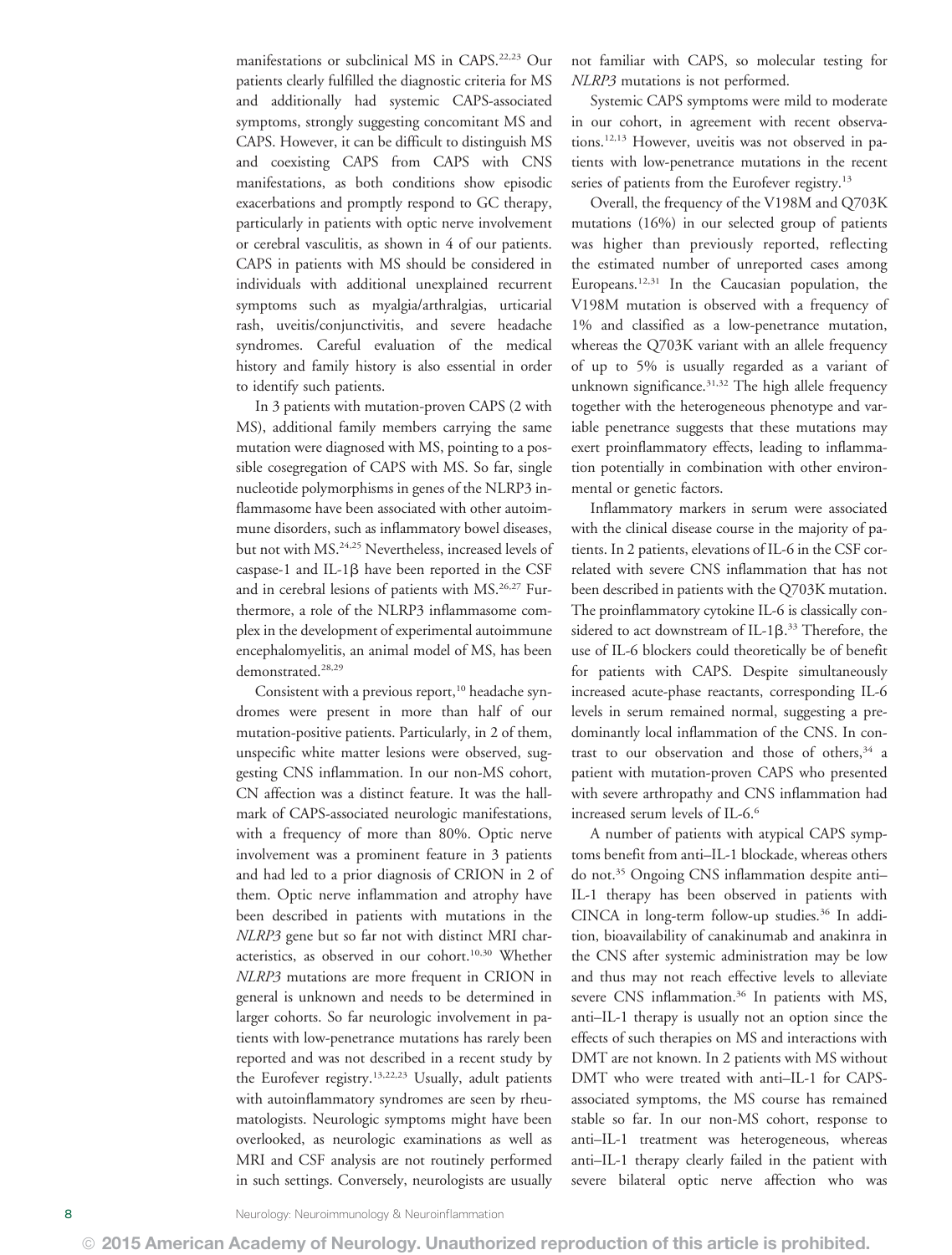homozygous for the Q703K substitution and finally responded to combined low-dose GC and MTX. A response to MTX was reported in a single patient with a novel NLRP3 mutation accompanied by predominant bilateral optic nerve atrophy and elevated IL-6 concentrations in the CSF, similar to our patient 5.34

Our observations expand the spectrum of neurologic manifestations in patients carrying the lowpenetrance cryopyrin/NLRP3 mutations V198M and Q703K. Undoubtedly, prompt CAPS diagnosis and treatment is of great importance. However, this is a challenging task in patients who show CAPSlike symptoms but lack classic manifestations of FCAS, MWS, or CINCA and may have concomitant MS. The association of CAPS and MS indicates that the NLRP3 gene may be another immunologically relevant gene locus linking autoimmunity with autoinflammation. In future studies we will delineate the immunologic phenotype of NLRP3 low-penetrance mutations and their potential contribution to MS.

### AUTHOR CONTRIBUTIONS

E.S.: acquisition, analysis and interpretation of data, patient care and evaluation, manuscript writing and editing. P.L.: genetic testing, reviewing and editing of manuscript. B.E.-W.: acquisition and interpretation of MRI data, reviewing and editing of manuscript. M.W.: patient care and contribution to clinical data. M.K.: statistical analysis and interpretation of data, manuscript editing. M.F.: acquisition, analysis and interpretation of experimental data. L.-A.G.: patient care and evaluation, reviewing and editing of manuscript. R.H.: supervision of patient care, reviewing and editing of manuscript. T.K.: development of study concept, study supervision, patient care and evaluation, analysis and interpretation of data, writing, reviewing and editing of manuscript. All authors discussed the results and commented on the manuscript.

### ACKNOWLEDGMENT

The authors thank Dr. Franziska Hoffmann and Dr. Joachim Havla for comments on the manuscript. The authors thank Ms. Katie Ogston and Ms. Susanne Gruber for language editing the manuscript.

### STUDY FUNDING

The work was partially supported by a scientific grant from Novartis Pharma. This study was supported by the "Verein Therapieforschung für MS Kranke.'

### **DISCLOSURE**

E. Schuh received travel honoraria from Novartis. P. Lohse reports no disclosures. B. Ertl-Wagner is on the scientific advisory board for Philips, Bracco, and Springer; has received travel funding and/or speaker honoraria from Siemens, Philips, Bracco, and Bayer Schering; is an associate editor for Journal of the American College of Radiology; is on the editorial board for European Radiology; receives royalties from Springer Medical Publisher and Thieme Medical Publisher; has consulted for Munich Medical International and Philips Healthcare; and received research support from Guerbet, Eli Lilly, Merck Serono, Novartis, and Bayer Schering. M. Witt reports no disclosures. M. Krumbholz received travel funding from Novartis, has consulted for Genzyme, and received research support from Novartis. M. Frankenberger and L.-A. Gerdes report no disclosures. R. Hohlfeld served on the scientific advisory board for Novartis, Biogen-Idec, Bayer Schering, Merck Serono, Sanofi-Aventis, and Teva; served on the data safety monitoring board for Novartis, Merck Serono, and CSL Behring; received travel funding from Novartis, Biogen-Idec, Bayer Schering, Merck Serono, Sanofi-Aventis, Teva, and

Genzyme; is an editorial board member for Neurology, Brain, Clinical and Experimental Immunology, Deutsche Medizinische Wochenschrift, Expert Opinion on Biological Therapy, Journal of Neuroimmunology, Multiple Sclerosis, Nervenarzt, Practical Neurology, Seminars in Immunopathology, and Therapeutic Advances in Neurological Disorders; received consulting fees from Novartis, Biogen-Idec, Bayer Schering, Merck Serono, Sanofi-Aventis, Teva, and Genzyme; and received research support from Novartis, Biogen-Idec, Bayer Schering, and Teva. T. Kümpfel received travel funding and/or speaker honoraria from Bayer Schering Pharma, Teva, Merck Serono, Genzyme, Novartis Pharma and Biogen-Idec and received research support from Novartis Pharma. Go to [Neurology.org/nn](http://nn.neurology.org/lookup/doi/10.1212/NXI.0000000000000109) for full disclosure forms.

Received January 2, 2015. Accepted in final form March 23, 2015.

### REFERENCES

- 1. Stojanov S, Kastner DL. Familial autoinflammatory diseases: genetics, pathogenesis and treatment. Curr Opin Rheumatol 2005;17:586–599.
- 2. Hoffman HM, Wanderer AA, Broide DH. Familial cold autoinflammatory syndrome: phenotype and genotype of an autosomal dominant periodic fever. J Allergy Clin Immunol 2001;108:615–620.
- 3. Muckle TJ. The "Muckle-Wells" syndrome. Br J Dermatol 1979;100:87–92.
- 4. Kilcline C, Shinkai K, Bree A, et al. Neonatal-onset multisystem inflammatory disorder. Arch Dermatol 2005;141: 248–253.
- 5. Feldmann J, Prieur AM, Quartier P, et al. Chronic infantile neurological cutaneous and articular syndrome is caused by mutations in CIAS1, a gene highly expressed in polymorphonuclear cells and chondrocytes. Am J Hum Genet 2002;71:198–203.
- 6. Aksentijevich I, Nowak M, Mallah M, et al. De novo CIAS1 mutations, cytokine activation, and evidence for genetic heterogeneity in patients with neonatal-onset multisystem inflammatory disease (NOMID): a new member of the expanding family of pyrin-associated autoinflammatory diseases. Arthritis Rheum 2002;46:3340–3348.
- 7. Hoffman HM, Mueller JL, Broide DH, Wanderer AA, Kolodner RD. Mutation of a new gene encoding a putative pyrin-like protein causes familial cold autoinflammatory syndrome and Muckle-Wells syndrome. Nat Genet 2001;29:301–305.
- 8. Agostini L, Martinon F, Burns K, et al. NALP3 forms an IL-1beta-processing inflammasome with increased activity in Muckle-Wells autoinflammatory disorder. Immunity 2004;20:319–325.
- 9. Shinkai K, McCalmont TH, Leslie KS. Cryopyrin associated periodic syndromes and autoinflammation. Clin Exp Dermatol 2007;33:1–9.
- 10. Kitley JL, Lachmann HJ, Pinto A, Ginsberg L. Neurologic manifestations of the cryopyrin-associated periodic syndrome. Neurology 2010;74:1267–1270.
- 11. Verma D, Särndahl E, Andersson H, et al. The Q705K polymorphism in NLRP3 is a gain-of-function alteration leading to excessive interleukin-1 $\beta$  and IL-18 production. PLoS One 2012;7:e34977.
- 12. Vitale A, Lucherini OM, Galeazzi M, Frediani B, Cantarini L. Long-term clinical course of patients carrying the Q703K mutation in the NLRP3 gene: a case series. Clin Exp Rheumatol 2012;30:943–946.
- 13. Levy R, Gérard L, Kuemmerle-Deschner J, et al. Phenotypic and genotypic characteristics of cryopyrin-associated periodic syndrome: a series of 136 patients from the Eurofever Registry. Ann Rheum Dis Epub 2014 Jul 18.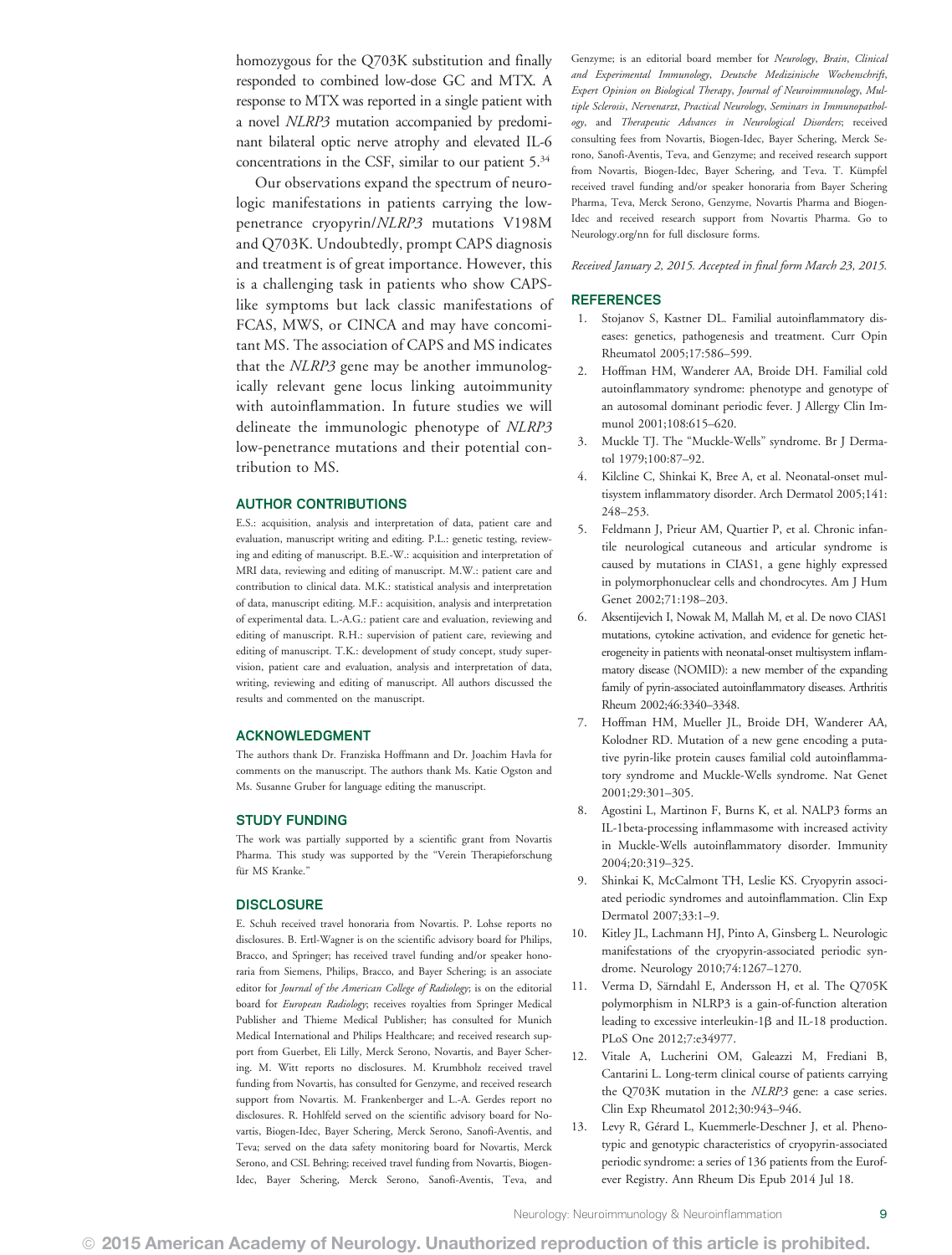- 14. Belge KU, Dayyani F, Horelt A, et al. The proinflammatory  $CD14+CD16+DR++$  monocytes are a major source of TNF. J Immunol 2002;168:3536–3542.
- 15. Roxburgh RH, Seaman SR, Masterman T, et al. Multiple Sclerosis Severity Score: using disability and disease duration to rate disease severity. Neurology 2005;64:1144–1151.
- 16. Polman CH, Reingold SC, Benwell B, et al. Diagnostic criteria for multiple sclerosis: 2010 revisions to the McDonald criteria. Ann Neurol 2011;69:292–302.
- 17. R Core Team. R: A Language and Environment for Statistical Computing. Vienna, Austria: R Foundation for Statistical Computing; 2013. Available at: [http://www.R-project.org/.](http://www.R-project.org/)
- 18. Barkhof F, Filippi M, Miller D, et al. Comparison of MRI criteria at first presentation to predict conversion to clinically definite multiple sclerosis. Brain 1997;120: 2059–2069.
- 19. Kümpfel T, Gerdes LA, Pellkhofer H, et al. Multiple sclerosis and the TNFRSF1A R92Q mutation: clinical characteristics of 21 cases. Neurology 2008;71:1812–1820.
- Kümpfel T, Gerdes LA, Wacker T, et al. Familial Mediterranean fever-associated mutation pyrin E148Q as a potential risk factor for multiple sclerosis. Mult Scler J 2012;18:1229–1338.
- 21. De Jager PL, Jia X, Wang J, et al. Meta-analysis of genome scans and replication identify CD6, IRF8 and TNFRSF1A as new multiple sclerosis susceptibility loci. Nat Genet 2009;41:776–782.
- 22. Compeyrot-Lacassagne S, Tran TA, Guillaume-Czitrom S, Marie I, Koné-Paut I. Brain multiple sclerosis-like lesions in a patient with Muckle-Wells syndrome. Rheumatology (Oxford) 2009;48:1618–1619.
- 23. Lequerré T, Vittecoq O, Saugier-Veber P, et al. A cryopyrin-associated periodic syndrome with joint destruction. Rheumatology (Oxford) 2007;46:709–714.
- 24. Villani AC, Lemire M, Fortin G, et al. Common variants in the NLRP3 region contribute to Crohn's disease susceptibility. Nat Genet 2008;41:71–76.
- 25. International Multiple Sclerosis Genetics Consortium, Wellcome Trust Case Control Consortium 2, Sawcer S, et al. Genetic risk and a primary role for cell-mediated immune mechanisms in multiple sclerosis. Nature 2011; 476:214–219.
- 26. Hauser SL, Doolittle TH, Lincoln R, et al. Cytokine accumulations in CSF of multiple sclerosis patients.

Frequent detection of interleukin-1 and tumor necrosis factor but not interleukin‐6. Neurology 1990;40: 1735–1739.

- 27. Ming X, Li W, Maeda Y, et al. Caspase-1 expression in multiple sclerosis plaques and cultured glial cells. J Neurol Sci 2002;197:9–18.
- 28. Inoue M, Williams KL, Gunn MD, Shinohara ML. NLRP3 inflammasome induces chemotactic immune cell migration to the CNS in experimental autoimmune encephalomyelitis. Proc Natl Acad Sci USA 2012;109: 10480–10485.
- 29. Gris D, Ye Z, Iocca HA, et al. NLRP3 plays a critical role in the development of experimental autoimmune encephalomyelitis by mediating Th1 and Th17 responses. J Immunol 2010;185:974–981.
- 30. Tarabishy AB, Hise AG, Traboulsi EI. Ocular manifestations of the autoinflammatory syndromes. Ophthalmic Genet 2012;33:179–186.
- 31. Aksentijevich I, Putnam C, Remmers EF, et al. The clinical continuum of cryopyrinopathies: novel CIAS1 mutations in North American patients and a new cryopyrin model. Arthritis Rheum 2007;56:1273–1285.
- 32. Verma D, Lerm M, Blomgran Julinder R, et al. Gene polymorphisms in the NALP3 inflammasome are associated with interleukin-1 production and severe inflammation: relation to common inflammatory diseases? Arthritis Rheum 2008;58:888–894.
- 33. Dinarello CA. Biologic basis for interleukin-1 in disease. Blood 1996;87:2095–2147.
- 34. Stojanov S, Weiss M, Lohse P, Belohradsky BH. A novel CIAS1 mutation and plasma/cerebrospinal fluid cytokine profile in a German patient with neonatal-onset multisystem inflammatory disease responsive to methotrexate therapy. Pediatrics 2004;114:124–127.
- 35. Arostegui JI, Aldea A, Modesto C, et al. Clinical and genetic heterogeneity among Spanish patients with recurrent autoinflammatory syndromes associated with the CIAS1/PYPAF1/NALP3 gene. Arthritis Rheum 2004;50: 4045–4050.
- 36. Neven B, Marvillet I, Terrada C, et al. Long-term efficacy of the interleukin-1 receptor antagonist anakinra in ten patients with neonatal-onset multisystem inflammatory disease/chronic infantile neurologic, cutaneous, articular syndrome. Arthritis Rheum 2010;62:258–267.

© 2015 American Academy of Neurology. Unauthorized reproduction of this article is prohibited.